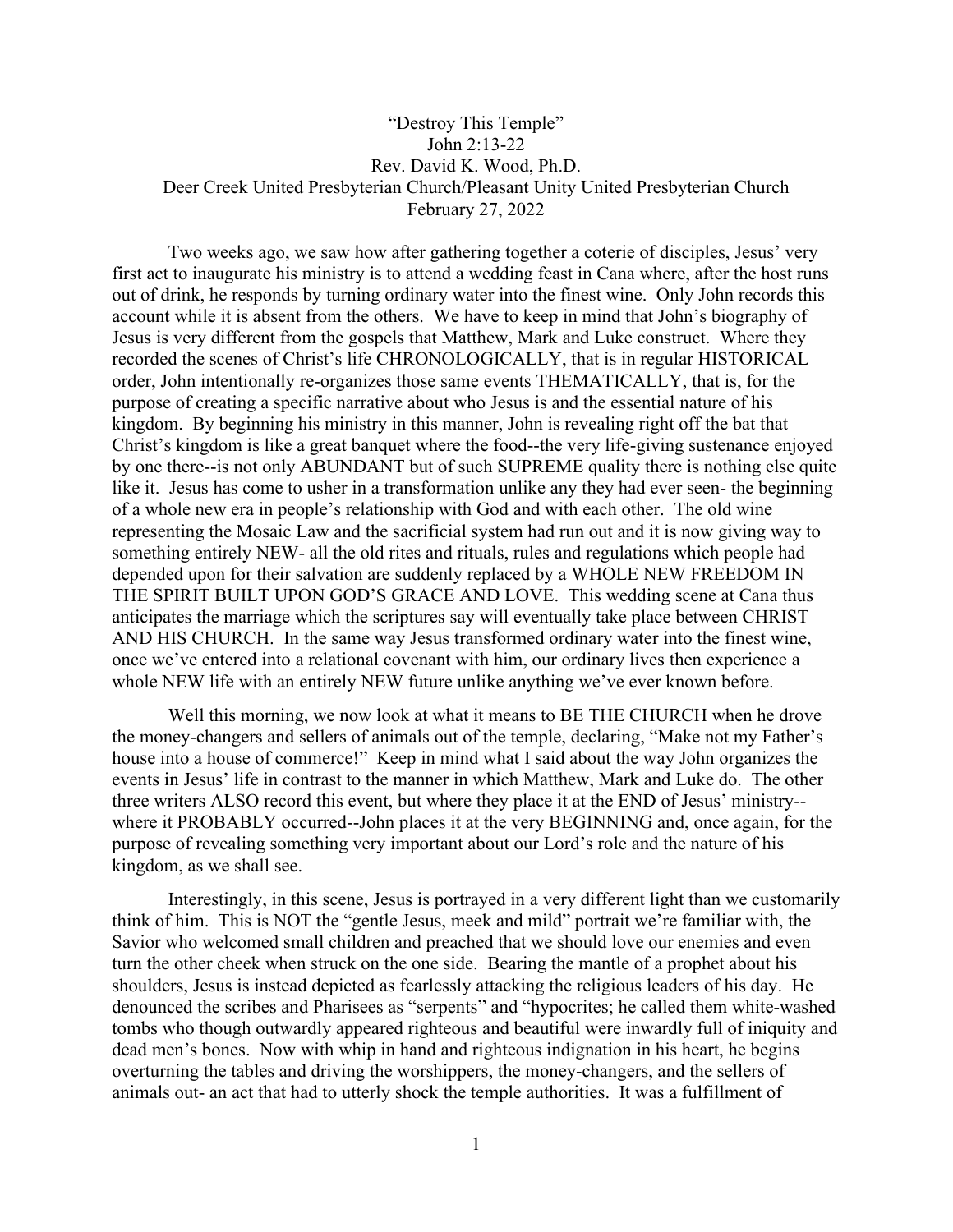Malachi 3, where the Lord WARNED that he would send his messenger to prepare for the coming of the great day of judgment:

*Behold, I send my messenger to prepare the way before me, and the Lord whom you seek will suddenly come to his temple; the messenger of the covenant in whom you delight, behold, he is coming, says the Lord of hosts. But who can endure the day of his coming, and who can stand when he appears? For he is like a refiner's fire and like fullers' soap; he will sit as a refiner and purifier of silver, and he will purify the sons of Levi and refine them like gold and silver, till they present right offerings to the Lord.*(3:1-3)

With this act, Jesus was essentially declaring that the entire temple enterprise with its corrupt priesthood was now dead. It was thus tantamount to placing a "this property is condemned" sign over the front door. Every Jew was required under their law to make the mandatory offerings in the temple. They came from all over the empire seeking "atonement" or reconciliation between themselves and God, and the sacrificial system was the one prescribed means for effectuating that. Because they came from such great distances, they could not bring their own animals which meant they would have to buy them from one of the many venders stationed around the court- and, of course, at an inflated price. And because only temple currency could be used to purchase them, their own money had to be exchanged for it, ALSO at inflated rates. Many of the people were poor and ignorant and frequently duped by unscrupulous salesmen who overcharged them for their animals. Furthermore, they would have to pay an additional charge to have them inspected to ensure they were unblemished and thus fit to be sacrificed. Therefore, in every step along the process, the priestly aristocracy aggrandized themselves at the expense of many honest and sincere Jewish believers. This practice had gone on for centuries, a fact recognized by Jeremiah six hundred years earlier when he told them: "Has this house, which is called by my name, become a den of robbers in your eyes? Behold, I myself have seen it, says the Lord…therefore I will do to the house which is called by my name, and in which you trust, and to the place which I gave to you and to your fathers, as I did to Shiloh. And I will cast you out of my sight, as I cast out all your kinsmen…"

But Jesus' anger was directed at MORE than just the thievery perpetrated by the temple priests, it was directed at the ENTIRE SYSTEM of laws which had come to dominate and oppress the lives of God's people. Moses had given the Jews just TEN commandments to guide their lives by but over the years, the scribes and Pharisees had multiplied them again and again to where there were now well over SEVEN HUNDRED, most of which had NOTHING to do with God. Where the psalmist had once said that his delight was in the law of the Lord and on his law he meditated both day and night, it had now become a burdensome system of petty rules and regulations designed to make the people obedient to the whims of their religious leaders. The entire system was now all about control and self-enrichment at the expense of everyone else with nothing to do with the heart or spirit any longer. Mindless obedience to their man-made rules and regulations became MORE IMPORTANT than their relationship to God and to one another. THIS is why Jesus was so angry, declaring "Woe to you, scribes and Pharisees, hypocrites! For you tithe mint and dill and cumin while neglecting the weightier matters of the law, justice and mercy and faith; THESE you ought to have done without neglecting the others. You are blind guides, straining out a gnat and swallowing a camel!"

Where the scribes and Pharisees and Sadducees had multiplied the number of commands seventy-fold, Jesus had narrowed them all down to just TWO which for him summed up the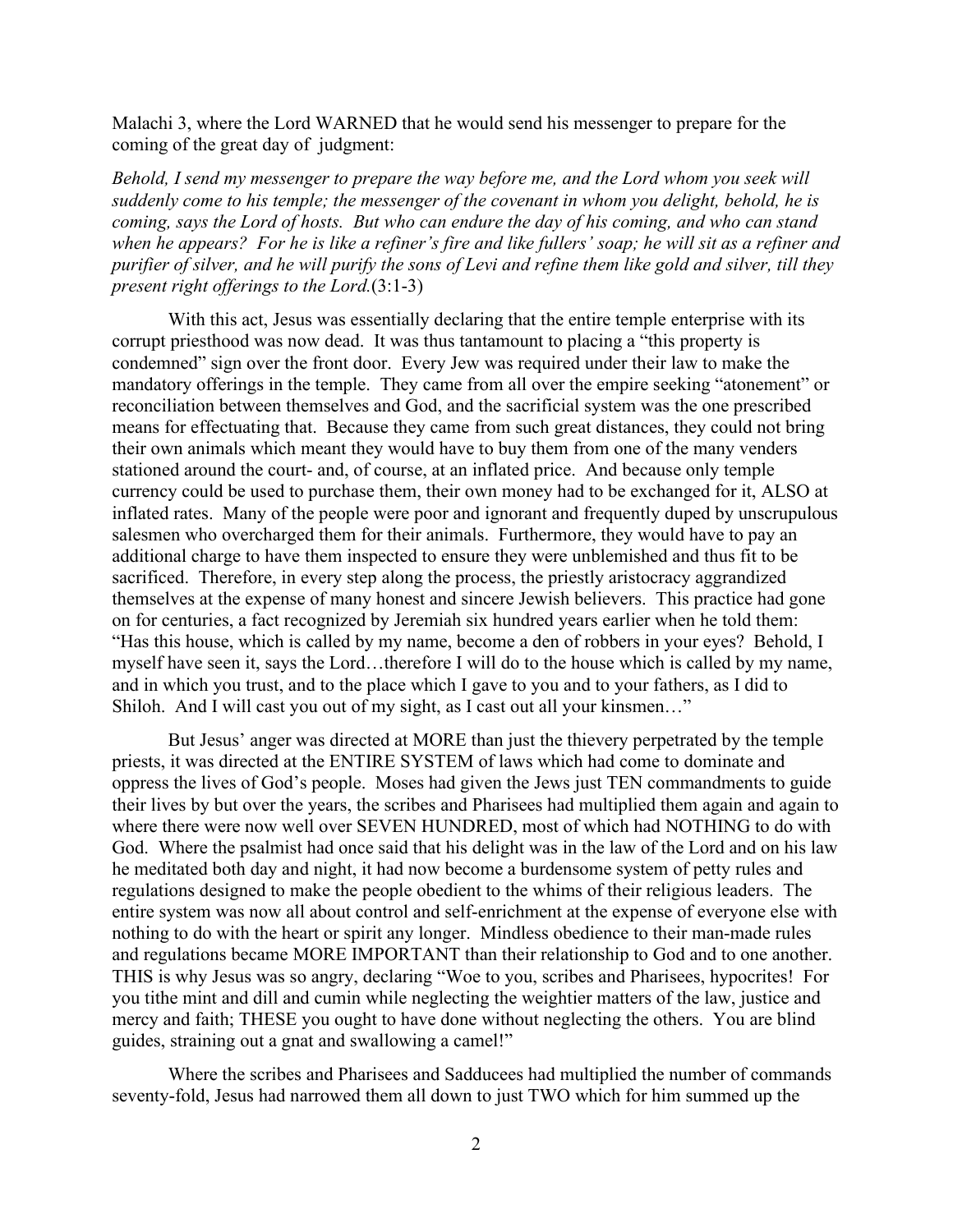essentials of the Law and the teachings of the prophets: "Love the Lord your God with all your heart and with all your soul and with all your strength and with all your mind'; and, 'Love your neighbor as yourself." Like the Jewish prophets before him, he understood that God, his Heavenly Father, was not interested in the blood of bulls and goats but in JUSTICE and in FAITHFULNESS and, above all, in LOVE. He knew all-too-well the words of the Old Testament prophet Amos who had spoken to his people on behalf of the Lord centuries earlier:

*I hate, I despise your feasts, and I take no delight in your solemn assemblies. Even though you offer me your burnt offerings and cereal offerings, I will not accept them, and the peace offerings of your fatted beasts I will not look upon. Take away from me the noise of your songs; to the melody of your harps I will not listen. But let justice roll down like waters, and righteousness like an ever-flowing stream.*(5:21-24)

So when Jesus healed on the Sabbath to the fury of the religious leaders, he knew exactly what he was doing. He was not BREAKING the Sabbath but rather, he was FULFILLING it. He knew that God, his Heavenly Father, was primarily concerned about PEOPLE, about restoring their relationships with him and with others, about making them whole in mind and body and in spirit. As such, PEOPLE took precedence for him over any of Israel's rites and rules and regulations which didn't have the power to heal anybody of ANYTHING.

How easy it is for US to major in the minors and to minor in the majors just as those Pharisees and Sadducees had. When I realized I was going to be a minister years ago, I transferred from a large liberal arts university where there were very FEW rules to a small fundamentalist Bible college where it seemed like they had a rule for EVERYTHING. For instance, everyone had to be in their dorms by 10:00 p.m. regardless of how old you were. You couldn't wear any beards or mustaches nor have hair below your collar line. There was no handholding with members of the opposite sex and certainly no smoking or drinking. Even such "worldly pursuits" as going to movies or playing cards or listening to hard rock music was frowned upon. We had to be in chapel five times a week and if you missed more than three during the course of a semester, you were dismissed.

However, as I grew and matured in my spiritual life, I was able to break away from a lot of the "legalism" that was then a significant part of my faith. I saw God LESS as a stern policeman waiting to beat me over the head with his stick at the slightest infraction, and MORE as a loving parent who knew and wanted what was best for me, one who desired nothing more than to enjoy an intimate relationship with me. When my father died, I inherited his collection of pipes which I puffed on until I gave the habit up almost twenty years ago, and I still enjoy heading over to the local pub with friends when we get together. When I pastored in Syracuse, I was part of a poker group made up of fellow church members, and my wife and I love nothing more than cuddling up to a good movie with a fire raging in the fireplace. Where such activities would have given my teachers fits back then, I don't think my spiritual life has suffered any the worse for it. In fact, most of it now looks rather harmless and even QUITE SILLY. For instance, back in the mid 70's, I did a four month internship at a church in Chico, California where the minister there once confessed to me how much he loved the voice of Tennessee Ernie Ford but felt he had to stop listening to him when he started to sing secular songs in addition to his gospel ones. Another time, I ran into the vice-president of the Bible college I was attending at the time at the local grocery store. While exchanging pleasantries, I happened to notice a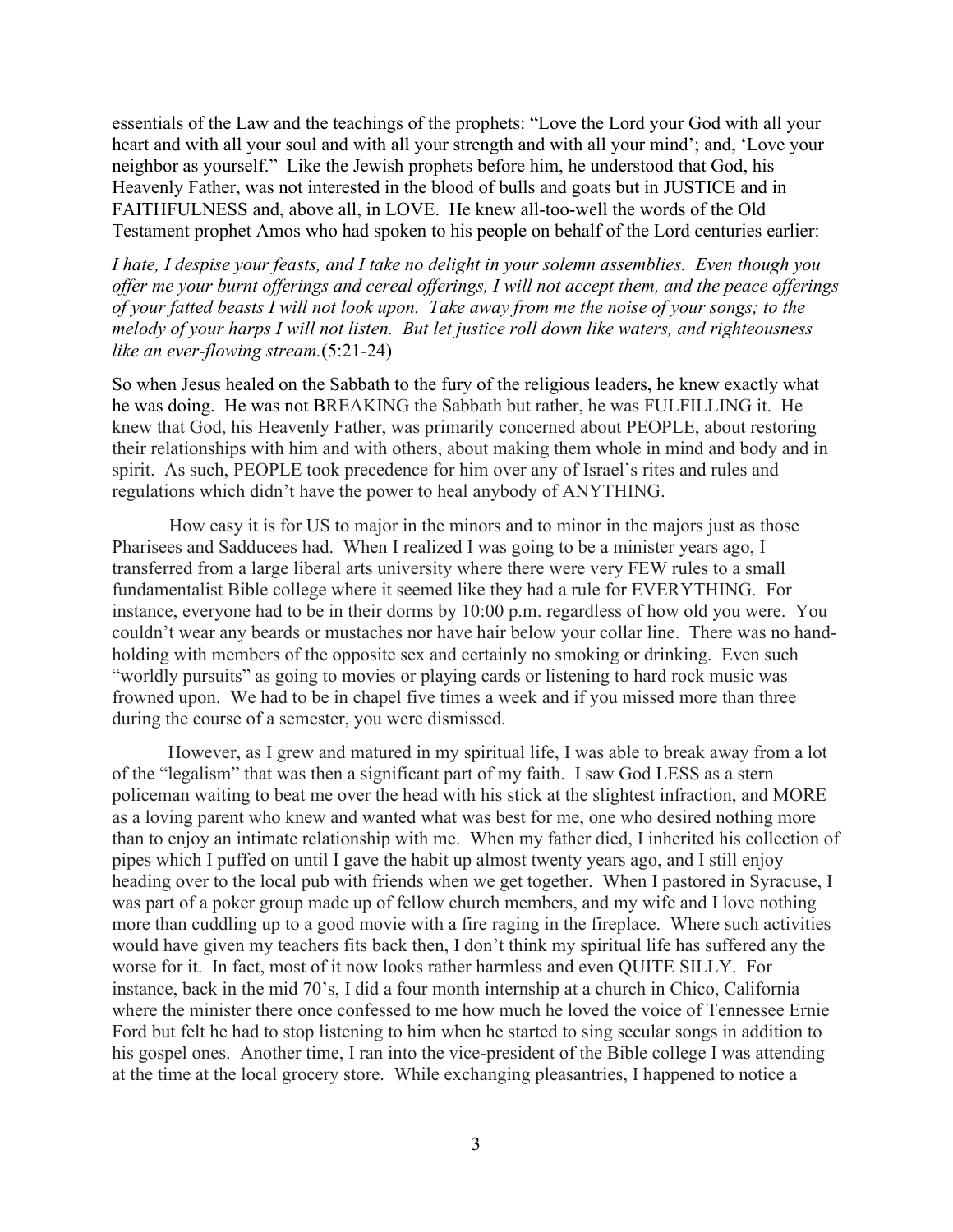bottle of wine among the groceries he was purchasing. Looking rather sheepish, he explained, "Oh, yes, the wine, we just use it for cooking."

As time went on, I was able to separate that which was TRULY essential about my faith from that which was NOT, that instead of a lot of rules and regulations to guide me, I was developing an inner compass which was helping me to make right and responsible decisions. In retrospect, those rules which once figured so prominently in my life were a form of training wheels for me. By providing me with some structure, they kept me from falling down while I was learning to walk with one hand in Christ's. However, as I CONTINUED to mature in my sojourn with him, I learned to put aside those training wheels and trust more and more the little voice inside of me which would instruct me in the ways I should go. I found by intensively studying the Word of God and allowing it to mold both my mind and my conscience, and by trusting that God through his Holy Spirit was now applying those principles to my heart, that Christ was gradually taking root inside of me, shaping my life to his own.

As a result, I can confidently say that my entire understanding of ethics, that subject which I spent years studying and eventually received my doctorate in, can BEST be summed up in Christ's OWN summary of the Law and Prophets: "Thou shalt love the Lord thy God with all thy heart, and with all thy soul, and with all thy mind, and thy neighbor as thyself," Here I find myself sympathizing with Abraham Lincoln who I spoke about in my sermon last week. I mentioned how he was never a Christian in the conventional sense, that is, as you and I may think of OURSELVES- he was never baptized, was never a member of any church, rarely, if ever, talked about Jesus Christ, and held most Christian denominations with all their creeds and dogmas with disdain. However, at one point he did confess why he took this position, saying:

*I have never united myself to any church, because I have found difficulty in giving my assent, without mental reservation, to the long, complicated statements of Christian doctrine which characterize their articles of belief and confessions of faith. When any church will inscribe over its altars as its sole qualification for membership, the Savior's condensed statement of the substance of both law and gospel, "Thou shalt love the Lord thy God with all thy heart, and with all thy soul, and with all thy mind, and thy neighbor as thyself," that church will I join with all my heart and all my soul.*

But here is what I have found to be MOST damaging when faith in encumbered with a lot of empty and needless rules and regulations. Because the Jews were always so concerned about purity, they relied upon their laws to help them define that which was good from that which was bad, that which was holy from what was defiled. The effect of the purity system was to create a world with sharp social boundaries- between pure and impure, righteous and sinner, whole and not whole, male and female, rich and poor, Jew and Gentile. People who live by such laws often possess an air of superiority about them and they don't shy from appointing themselves as ARBITERS or JUDGES of what is right or true. Such an attitude can easily lead to the twin cancers of arrogance and pride.

JESUS, on the other hand, CHALLENGED the purity system in almost everything he did. He wasn't concerned with what others determined was acceptable and true; he was MORE interested in simply ACCEPTING others regardless of whether they were labeled good or bad, pure or not. When he encountered a sinful Samaritan woman, he wasn't put off by the fact she was a gentile with a sinful past. Rather, he conferred upon her the same dignity and respect he would any other person. When the woman accused of adultery was brought before him, he